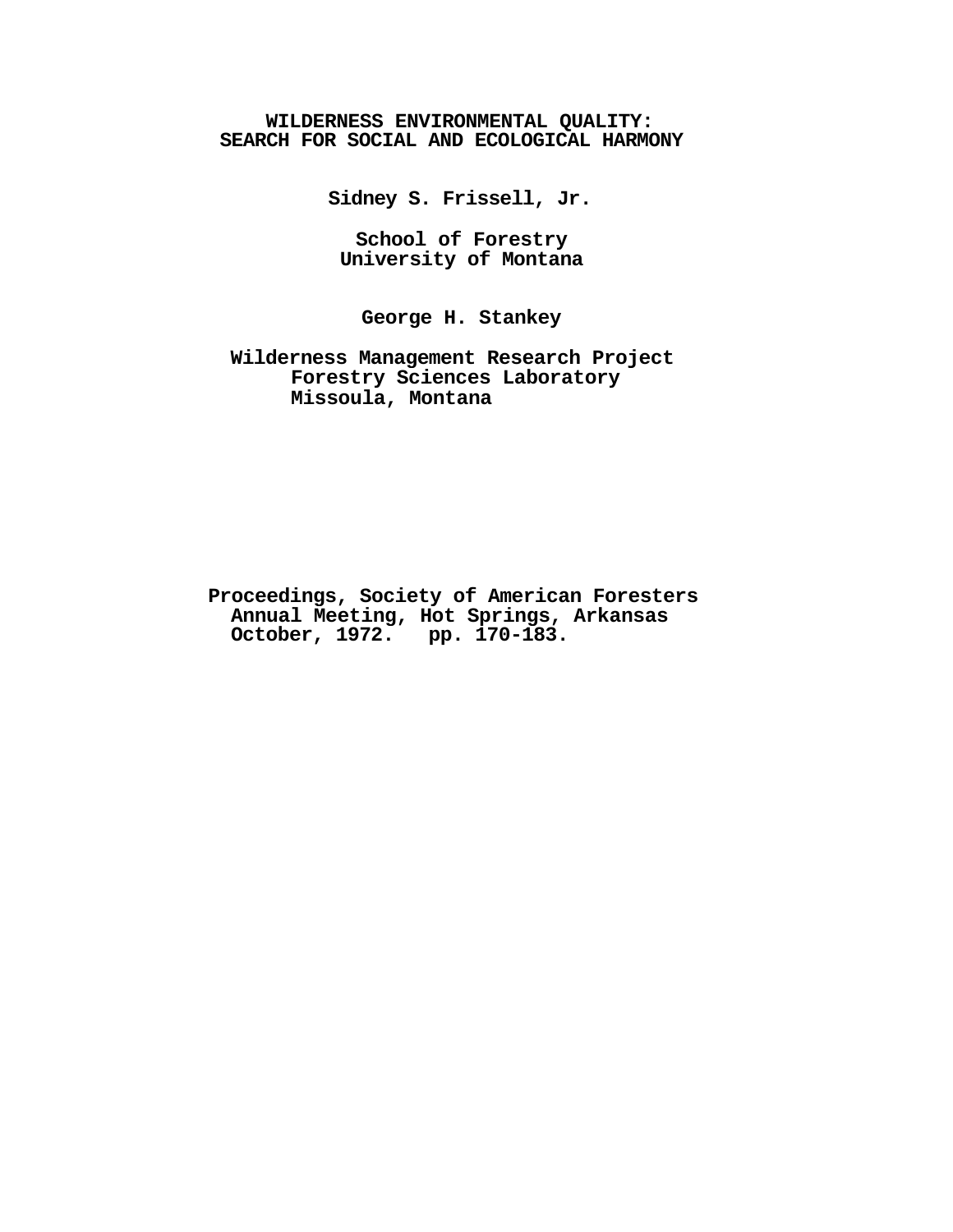# **WILDERNESS ENVIRONMENTAL QUALITY: SEARCH FOR SOCIAL AND ECOLOGICAL HARMONY**

**Sidney S. Frissell , Jr.**

**School of Forestry University of Montana**

**George H. Stankey**

**Wilderness Management Research Project Forestry Sciences Laboratory Missoula, Montana**

**One of the hallmarks of the 1960"s was the increased use of the legislative process by conservationists to achieve desired goals. Certainly one of the major achievements accomplished by this means was the passage of the Wilderness Act in**  1964 (Public Law 88-577). The Act brought statutory recognition and protection to areas managed primarily to ensure the uninterrupted flow of natural events and **processes. It also recognized the value of these areas as the source of certain human experiences; experiences such as solitude and interaction with the natural environment.**

**Achieving these goals is another matter. Increasing levels of use on wilderness are creating pressures that make the environmental preservation and**  primitive recreation objectives of the Act difficult to meet. Since 1946, **recreational use of wilderness has grown about 10 percent per annum and in some areas, the growth rate is closer to 25 percent a year. Projections of future use suggest similar rates of growth will continue (ORRRC, 1962; Cicchetti et. al., 1969),**  at least for the period within which crucial management decisions will need to be **made.**

**The resource base to meet this increasing demand is dwindling. At present,**  approximately 10 million acres of designated Wilderness exists. The Wilderness **Act calls for the Forest Service, National Park Service, and Bureau of Sports**  Fisheries and Wildlife to study their holdings and recommend additional areas **suitable for classification. Estimates as to the potential size of the National Wilderness Preservation System vary considerably, but the maximum figure appears**  on the order of 70 million acres (Stankey, 1971). However, the additional acres will do little to reduce use pressures in a net sense, because areas presently **in a de facto wilderness status are probably already supporting a considerable level of use.**

**The outcome of these two factors, increasing use and a static resource base,**  is apparent. It will become increasingly difficult to meet the objectives established by the Wilderness Act. Eventually, there will be a loss of those **environmental qualities that originally prompted the designation of the area as Wilderness.**

**Because the possibility of a wilderness system overrun by excess use is unpalatable to managers and visitors alike, we are led to a consideration of the establishment of so-called "carrying capacities."**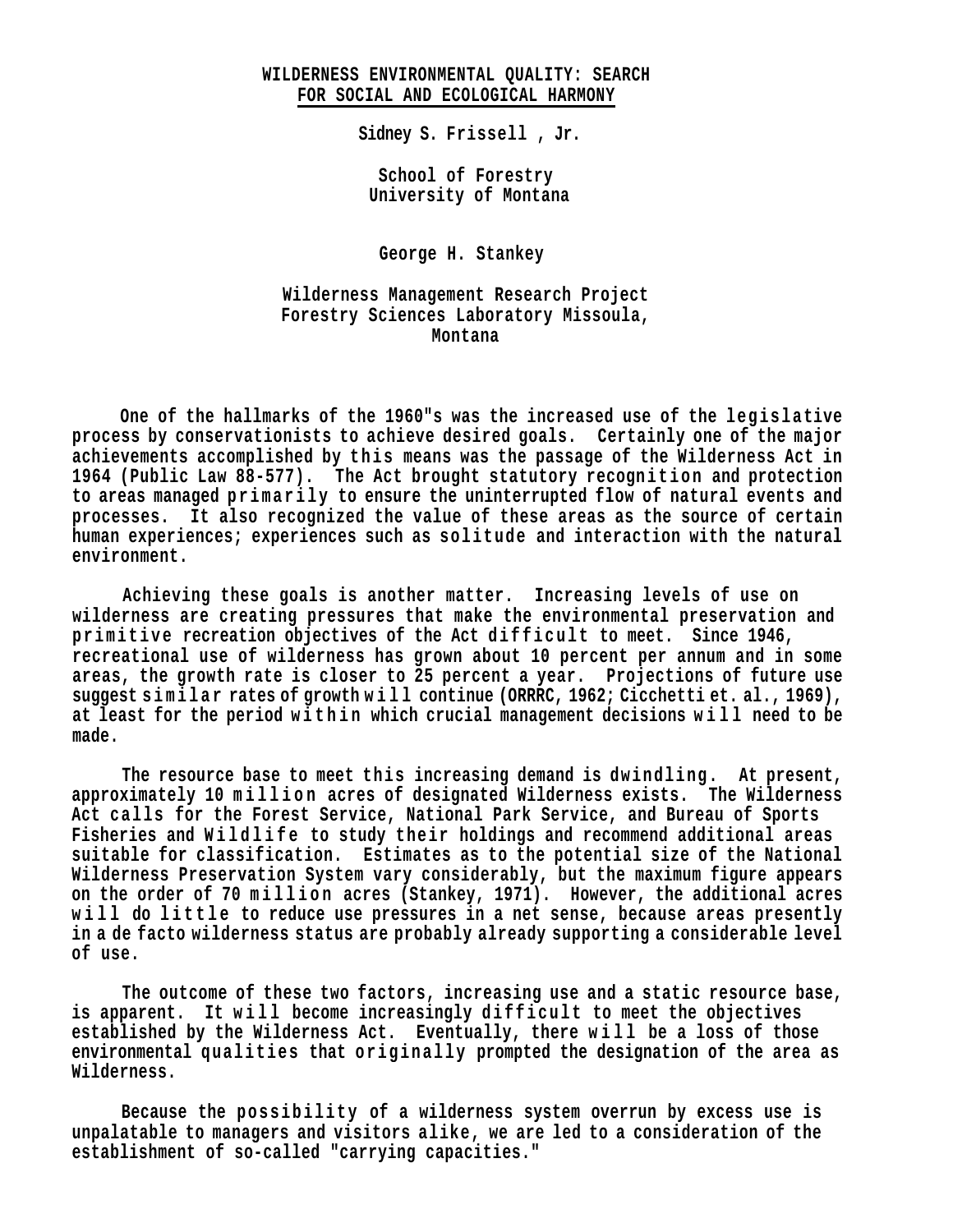## **CARRYING CAPACITY—A REVIEW AND AN EVALUATION**

**In the literature of recreation research needs, carrying capacity stands as one of the major issues. Several problem analyses over the past 15 years have cited the need to determine the impact of recreational use on both the resource and the experience (Dana, 1957; Clawson and Knetsch, 1963; NAS, 1969).**

In response to these calls for carrying capacity research, a considerable body **of published studies has developed. In a recent bibliography, Stankey and Lime (1972) l i s t over 200 published pieces related to carrying capacity decisionmaking. This includes papers dealing with the physical-biological dimensions of the carrying**  capacity problem as well as studies focusing on the social interaction of **recreationists. The bibliography is by no means exhaustive. Numerous other studies whose principal focus is on concerns other than carrying capacity undoubtedly have relevance to the capacity problem (e.g., the considerable body of literature in range management).**

Along with the increasing information on the specifics of carrying capacity **has also come a growing understanding of the concept itself. The bivariate nature of carrying capacity has become generally recognized; both ecological and social inputs are integral. Most definitions of capacity call for use limitations at some point that w i l l not adversely affect either the physical resource or the recreational experience of the user (LaPage, 1963; Chubb, 1964; Chubb and Ashton, 1969; Lime and Stankey, 1971; Stankey, 1971). Moreover, the time horizon has been recognized as a crucial element (Chubb, 1964). Specifying a time constraint in capacity definitions has helped draw our attention from questions of "how many people can this area absorb?11 to "what are the environmental and social consequences of a given level of use over a certain period of time?<sup>11</sup>**

**However, despite the growing abundance of empirical data relative to carrying capacity and the increasing sophistication in our understanding of the concept, it is our considered judgment that progress toward grasping this urgent research need leaves much to be desired. There are probably a variety of reasons for this**  shortcoming. But in our estimation, the most significant factor has been the lack of a systematic, conceptual framework within which the major issues of carrying **capacity could be defined and the research necessary to enlighten these issues**  designed. While the body of literature related to carrying capacity is substantial, it must also be described as being comprised primarily of a series of individual and non-accumulative efforts. Certain aspects of carrying capacity **have been studied in some detail. Other areas have been almost entirely neglected (e.g., the impact of recreationists on w ildlife behavior). Moreover, the lack of a conceptual framework stressing the interrelationship of the various parameters has led many studies to a single-causation explanation of capacity. One of the problems of capacity definitions that focus only on the physical or social parameters is they lead us to view these parameters as separate considerations when, in fact, they are inextricably linked. The soil compaction and dying vegetation that accompanies excessive use of a site is of significance not only to the ecologist,**  but also to the social scientist, for the perception of declining esthetic quality **might well be a more important constraint than reduced s o i l pore space.**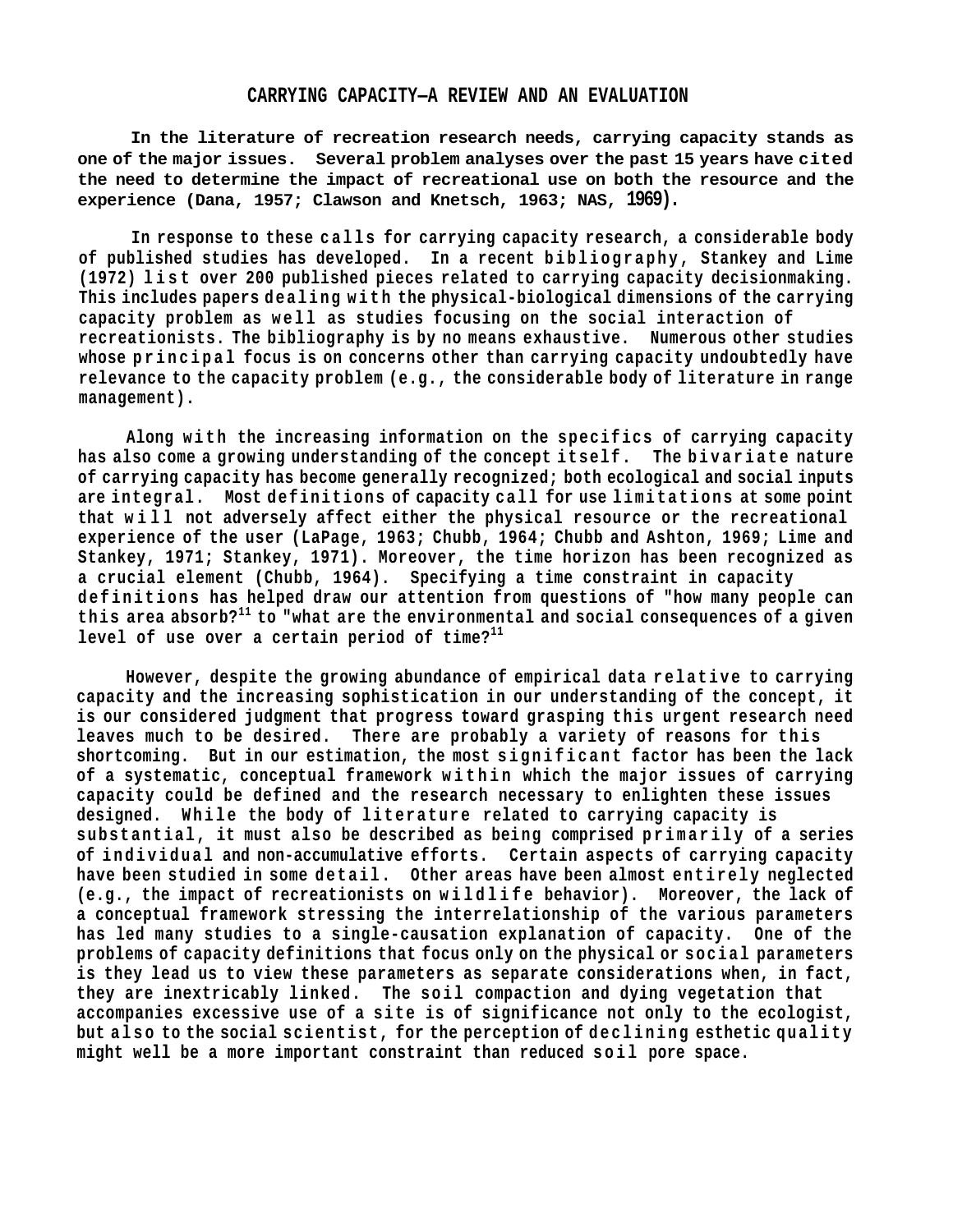### **TRADITIONAL CAPACITY MODELS**

**In some ways, the estimation of Wilderness capacity poses fewer problems than do other environmental opportunities along the recreation spectrum, for the management objectives have been relatively clearly defined w i t h i n the Wilderness Act. Broadly speaking, the Act addresses itself to accomplishing two major objectives;** (1) the **preservation of some areas where ecological processes can operate as freely as**  possible from the influences of man's activities; and (2) the provision of a **recreational opportunity that we typically describe as "primitive."**

**The almost mutually exclusive nature of the objectives of resource preservation and human use lends both challenge and urgency to the issue of Wilderness carrying capacity. But our efforts to match resource preservation with increasing use pressures have not been particularly successful. As previously noted, we see this slow progress a function of the lack of a conceptual framework for studies to be developed and conducted. We also see problems in the traditional view of the relationship between use and change. Typically, we have operated on the tacit**  assumption that increasing use results in a declining quality of output, whether **it be a recreational experience or ecological conditions. This over-simplified model**  of capacity has all too often led to the conclusion that restriction on use numbers **was the only effective solution.**

**We have both conceptual and empirical reasons to doubt this model. In studies of the biological impact of recreationists on sites, investigators have found that simple numerical measures of recreation use were inadequate predictors of change. For example, in a study of campground trampling, LaPage noted "trampling, expressed simply as man-days of use, is not an adequate measure of the impact of camping on**  vegetation. Some measure of the quality or character of recreation use is needed **that will explain the destruction of ground cover more realistically than simple use intensity does"(LaPage, 1967).**

Similarly, when we examine the social side of carrying capacity, we find that user definitions of recreational quality do not subscribe to the simple linear relationship between use and satisfaction the traditional model of carrying capacity **describes. To the contrary, in a conceptual monograph, Wagar pointed out the various needs that motivate people to recreate might be enhanced by increasing intensities of use (Wagar, 1964). Also, empirical studies have demonstrated that characteristics of use other than simple numbers are very often more important to recreationists' satisfaction. Method of travel (Lucas, 1964) and party size (Stankey, 1971) both appear more critical dimensions of use than simple numbers.**

**What these findings suggest is the need to develop a model of carrying capacity that incorporates and weighs an assortment of inputs in addition to use levels. We propose, in the following discussion, an analytical framework for decisionmaking that provides for the integration of several use-related influences on both the social and ecological dimensions of wilderness.**

#### **A MULTI-DIMENSIONAL MODEL OF CAPACITY**

**Ecosystems by definition are dynamic and changing. It is not a static**  picture of wilderness at a particular point in time we are striving to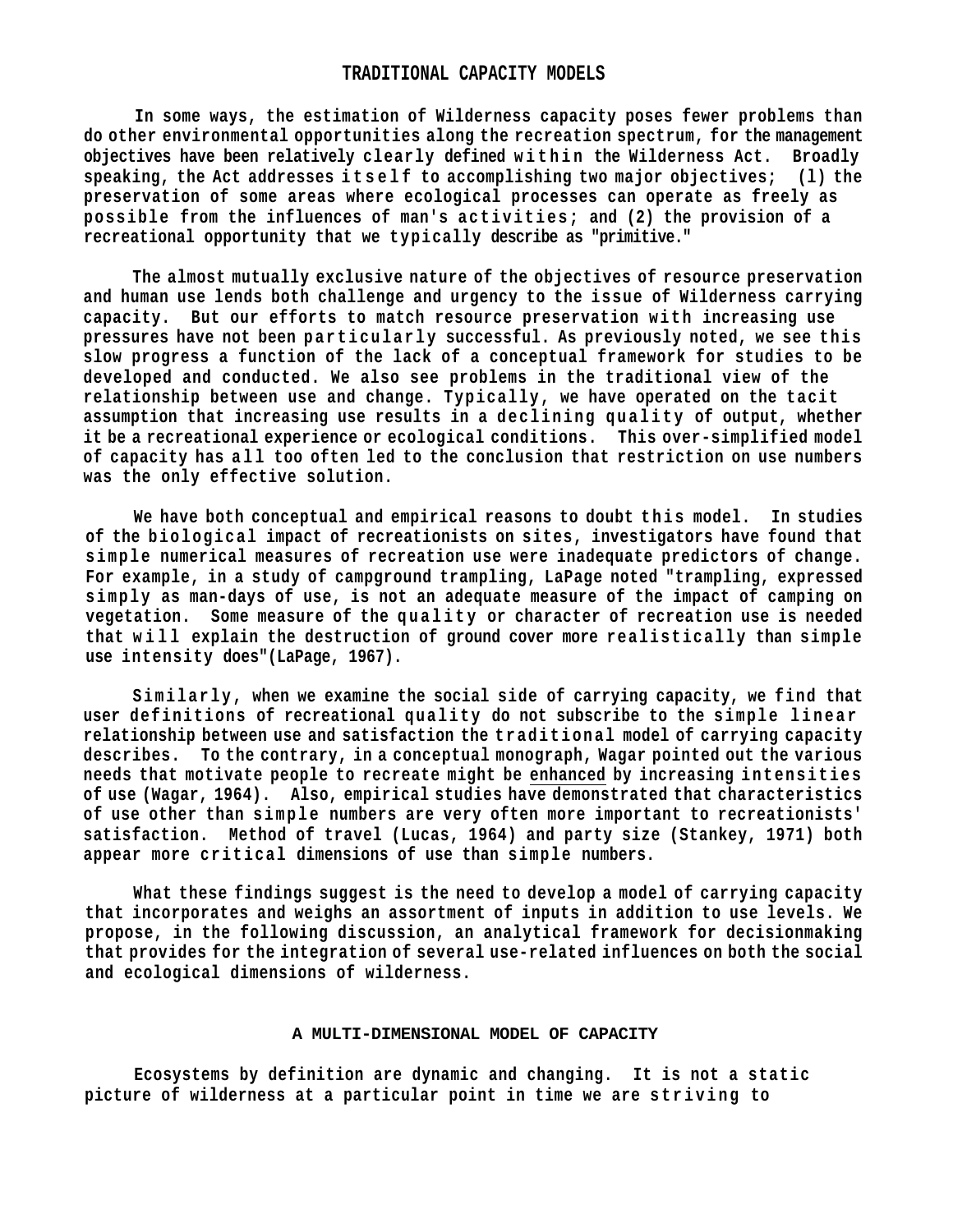**preserve. Rather, these reserves should present examples of naturally functioning ecosystems, fluctuating in an unrestrained manner.**

**This preservation objective is at the heart of the Wilderness Act. However, a realistic assessment of our undeveloped lands w i l l quickly show that we no longer**  have absolutely pristine natural systems surviving anywhere on earth (Figure 1). **All potential and existing Wilderness areas have been somehow influenced by man.**

**Airborne materials such as pesticides, smog, and radiation have had a worldwide influence. Even the Antarctic is not free from these evidences of modern man.**

**Many Wilderness areas had been influenced and changed by modern man prior to the time when they were official ly designated as Wilderness. Evidence exists throughout many designated Wildernesses of early logging, mining, and homesteading activities (Gilli gan , 1955).**

**Most Wilderness reserves are affected by external management activities such as water-level controls and the introduction of exotic plants, mammals, birds, insects, and disease pathogens.**

**Natural Wilderness communities are also influenced by the management p o l i c i e s and programs we apply within these reserves. A prime example is the unnatural modification that has occurred as a result of effective fire suppress ion.**

Finally, recreational use of Wilderness has been a major (and often the **principal) source of modification. Even very low levels of human use result filled change in natural ecosystems. It is this change initiated by recreational use which**  we will focus upon in the following discussion.

Identifying, establishing and maintaining absolutely pristine ecosystems is impossible in the face of these various influences. But this is fully recognized **by the Wilderness Act which defines Wilderness as an area which "general1y appears to have been affected primarily by the forces of nature, with the imprint of man's work substantially unnoticeable" (emphasis added). By law, some latitude or variation from pristine is acceptable. The pristine condition might never be attained but nevertheless, it is a goal which we strive to achieve.**

**A basic question facing Wilderness managers, then, is the degree to which variation from the pristine w i l l be permitted. What are the "limits of acceptable change" beyond that variation expected in a natural system?1./**

# **Acceptable Changes in Wilderness Ecology**

**Figure 2 depicts a hypothetical model of the concept of the "limits of acceptable change" in wilderness ecology. The influence of man on Wilderness**

# **1/**

**For an earlier discussion of estimating acceptable change, see David W. Lime, "Research for determining use capacities of the Boundary Waters Canoe Area" Naturalist 21(4): 8-13. 1970.**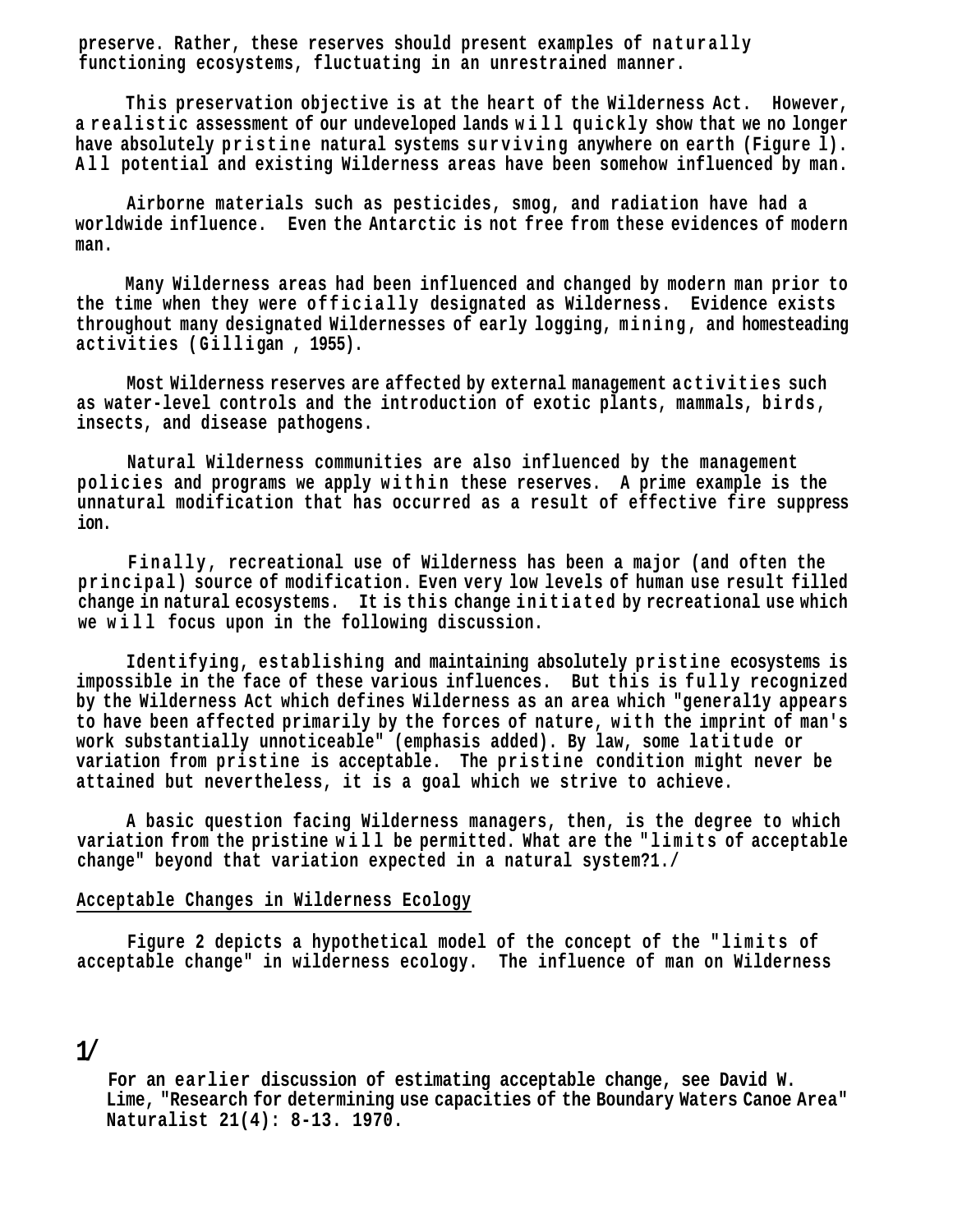

FIGURE 1. Factors Influencing Natural Biotic Communities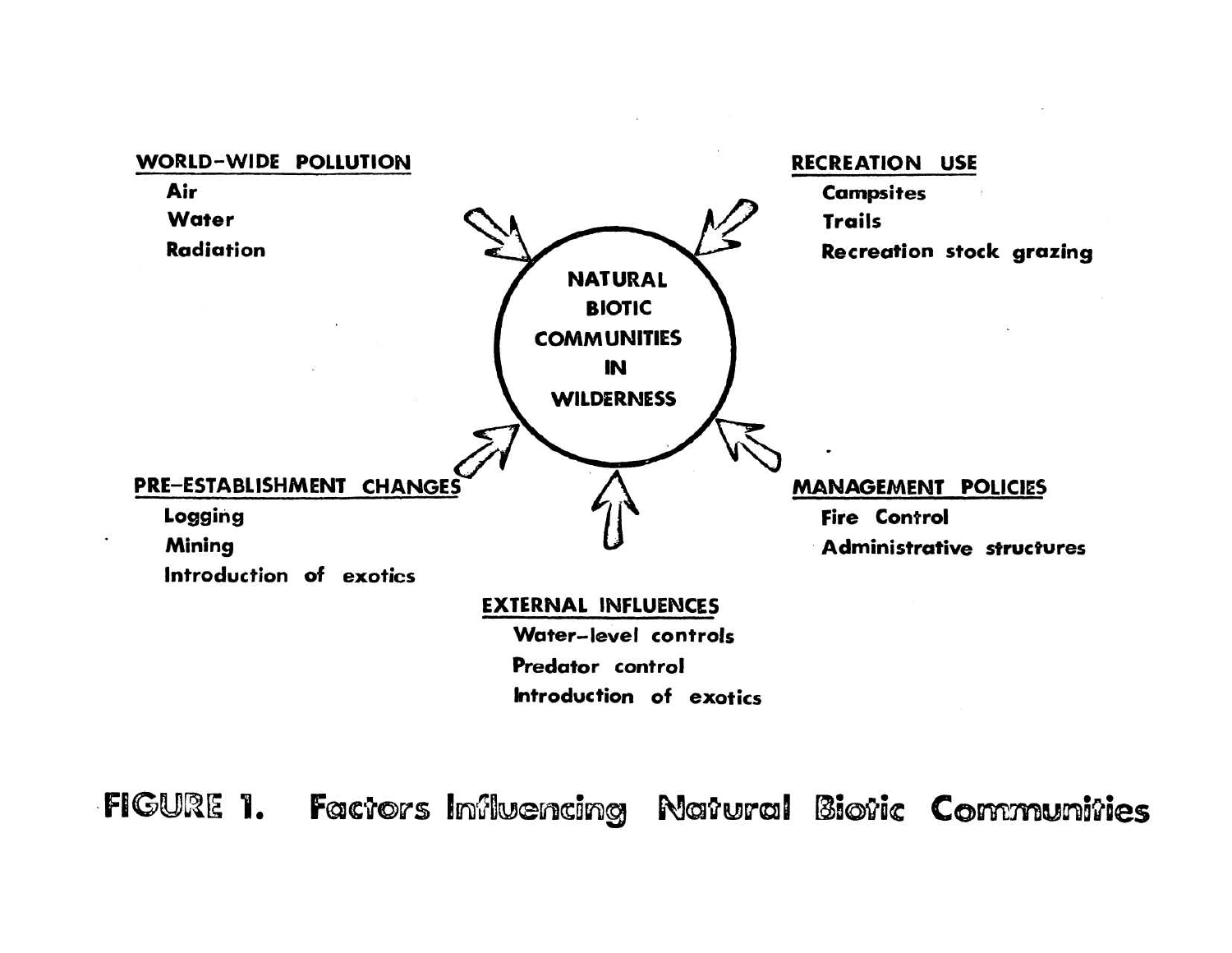

**Figure 2. Model of Acceptable Ecological**

**Variation in Wilderness.**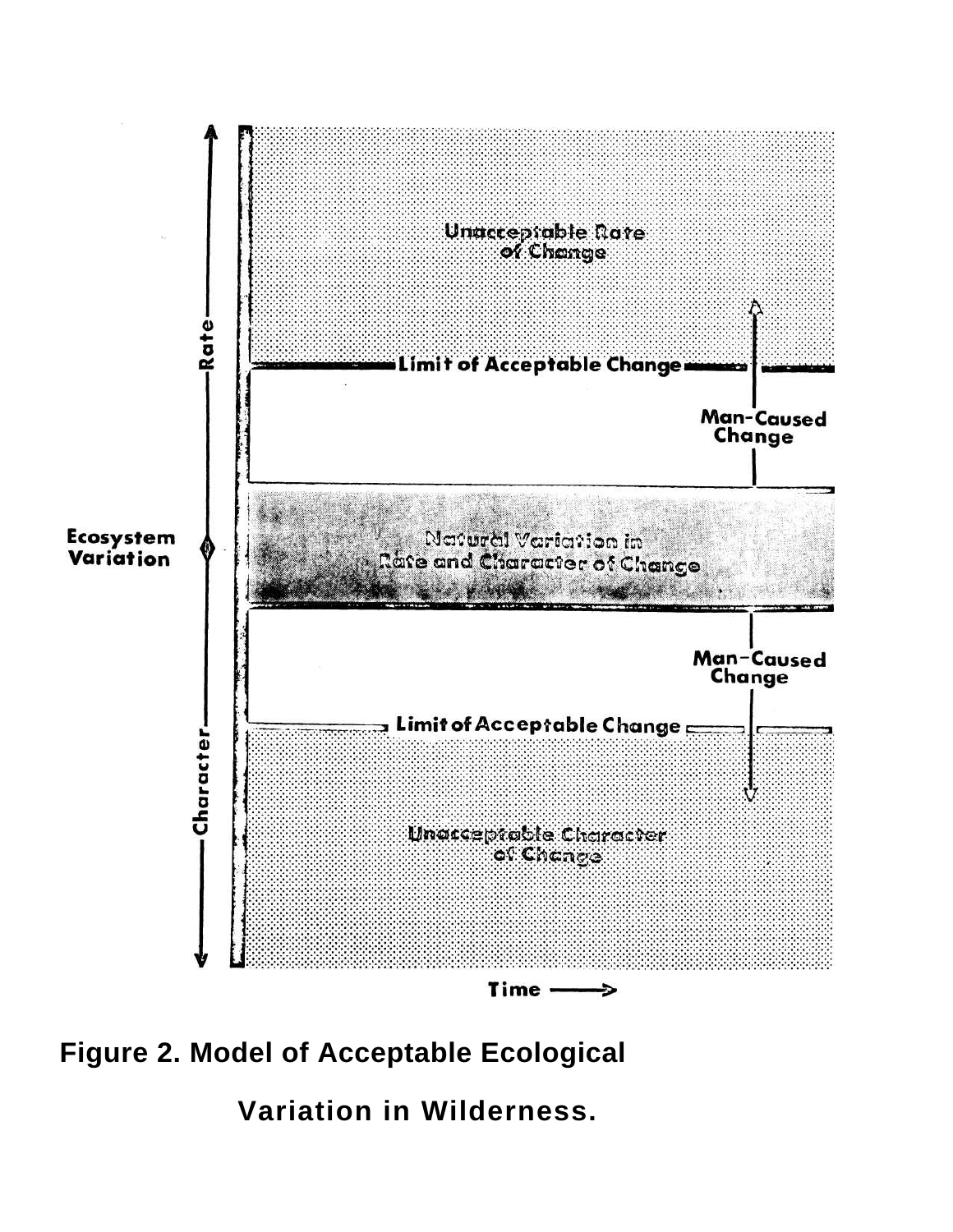**w i l l eventually cause the rate and character of the variations in the system to exceed the natural condition. Thus, the decisionmaking c r i t e r i a becomes that point where man-caused change exceeds the l i m i t of acceptable change (LAC)**

The limits of acceptable change describe that range of environmental con**ditions society decides it w i l l c a l l "Wilderness." Areas in which man's influence results in changes beyond those limits w i l l be in danger of losing the ecological or social qualities that led us to define them as Wilderness.**

What determines the location of the "Limits of Acceptable Change"? The Wilderness Act does not provide precise information on this point. However, wording such as "generally," "primarily," and "substantially" suggest some limits should **be set. We believe the intent of the Act was to have these l i m i t s as close as possible to the natural conditions. But s t i l l , the Act does not provide the manager with the**  specific criteria he needs to set limits.

For illustrative purposes, our hypothetical model simplifies the issue and **shows only that a change from natural conditions occurs when man uses Wilderness.**  In actuality, we are dealing with changes in a great number of individual resource **elements. The introduction of a particular use configuration2/ into Wilderness results**  in changes in soil bulk density, amount and variety of ground cover on campsites, **vigor of tree growth, rate of soil erosion, and many other elements. Several criteria could be used to determine at what point further change in a particular resource element is unacceptable.**

**In some situations, it might be decided we can not accept any change that exceeds**  the natural range of variation.' This option is, in most cases, an impossibility.

**A second alternative would keep man-caused change sufficiently limited that**  a return to a point within the natural range of variation is possible within some **predetermined time period, such as the following use season.**

**The l i m i t of acceptable change might be set as that point where a sudden departure from a natural rate of change occurs. A marked increase in the rate of s o i l erosion provides an example.**

**A fourth possibility is limiting change to the point at which it becomes obvious and objectionable to the user. This alternative, however, requires an input that we have not yet discussed; the role of user perception in setting the LAC. User definitions of acceptability must also be recognized as important constraints on decisions taken to insure Wilderness preservation.**

#### **Acceptable Changes in the Wilderness Experience**

**In Figure 3 we posit that a "pristine wilderness experience" can be defined. Such an experience could be characterized as involving such things as**

#### **2/**

 **A use configuration is comprised of some specific combination of use level , type, distribution (spatial and temporal), and user behavior patterns.**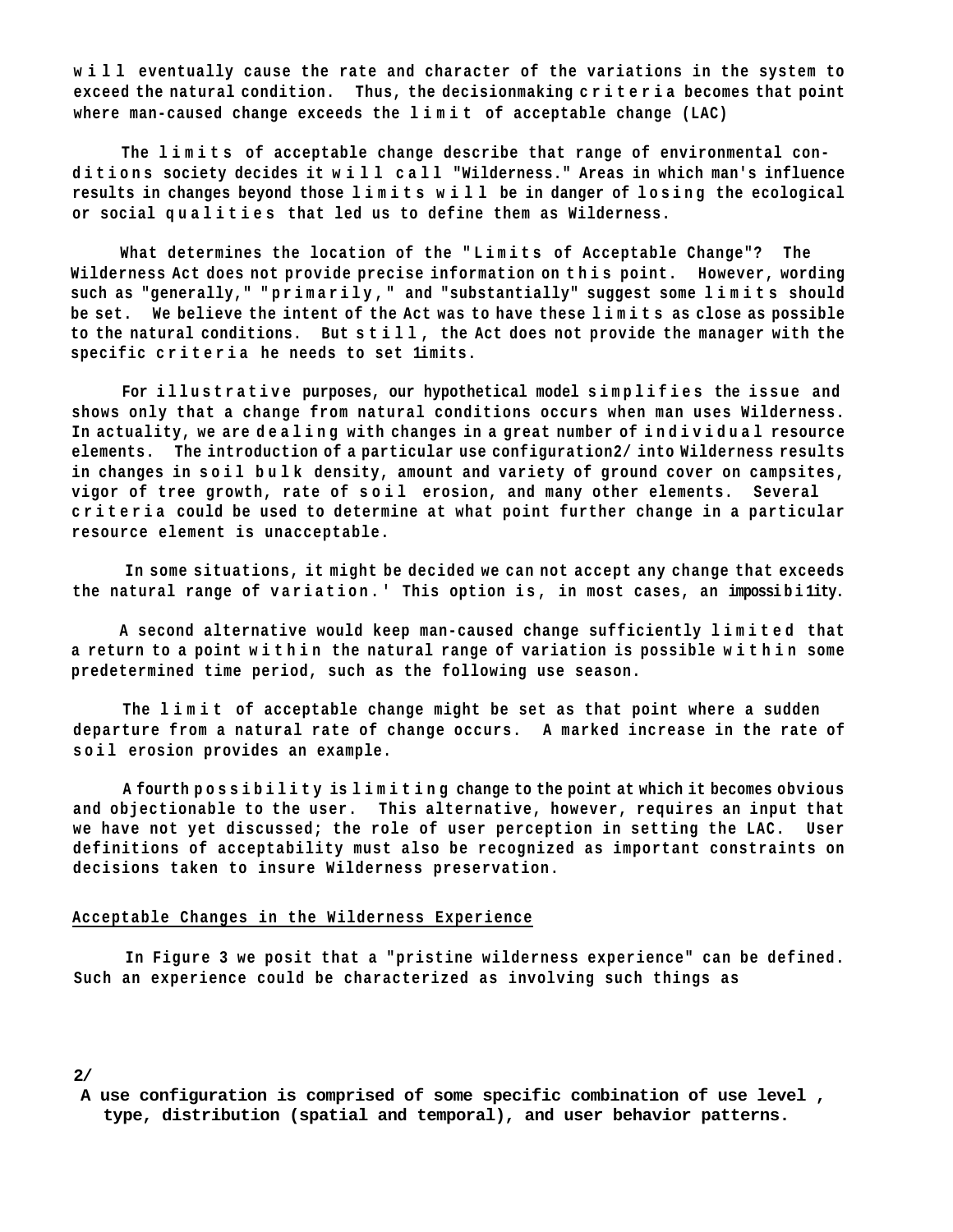

**Figure 3. Model of Acceptable Variation in Wilderness Experience.**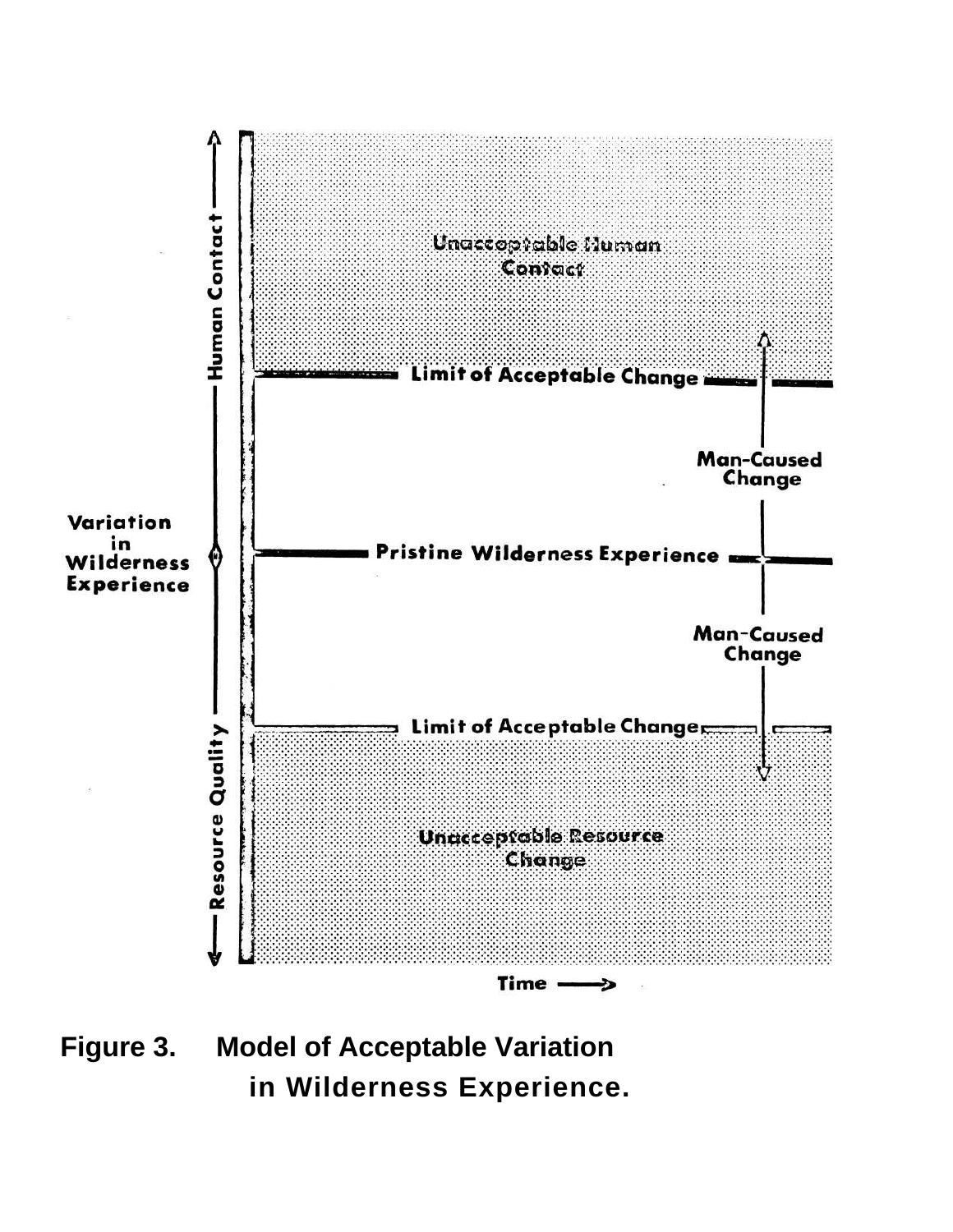encountering no other people on a visit, the opportunity to witness completely **undisturbed ecosystems, and so forth. This is, of course, a purely hypothetical construct. However, it provides us with the base measurement from which we** *are*  **able to discuss what constitutes acceptable levels of change in the Wilderness experience.**

**In reality, present use conditions in Wilderness depart from this hypothetical construct. However, although the Wilderness Act is imprecise on the magnitude of allowable change, it also has provided some gross guidelines. The opportunity for solitude in Wilderness is an important part of the wilderness definition and use**  configurations that result in the loss of this quality are not to be tolerated. **Similarly, the natural landscape is an important part of wilderness and while most users probably w i l l not recognize minor deviations from the natural, campsites that**  *are bare* **and dusty and surrounded by dying vegetation w i l l generally not be recognized as any semblance of Wilderness. So, we can probably find agreement at the gross and general level as to what constitutes unacceptable change. The difficult issue, however, is defining the difference between acceptable and unacceptable.**

**Some major methodological and philosophical considerations confound the problem. For example, whose definition of acceptable change do we rely upon, the user's or the manager's? And, if we should decide to rely upon user definitions**  of change, which user's value system do we turn to? Finally, doesn't the continuing **evolution of cultural perception make human definitions of acceptability realistic for only one point in time?**

**Obviously, there are not clear unequivocal answers to these questions. However, we can provide some insight regarding them that should help managers (who hold decisionmaking responsibility) make defensible considered judgments.**

**Resource managers might feel their professional background and training permits them to make accurate estimates of what constitutes an acceptable wilderness**  experience. Their judgments, however, will generally reflect a biological bias **in terms of what is or is not acceptable. In Wilderness, this bias may not be entirely inappropriate because primary management emphasis is on resource preservation. Nevertheless, these judgments could at times seriously overestimate user tolerance to change; that is to say, what the manager defines as acceptable change could very well be judged to be excessive change by the user. Professional estimations as to what constitutes a desirable norm for recreationists have a generally poor track record for accuracy (Lucas, 1970). The result of relying upon technical judgments of the social dimension of Wilderness capacity could lead to a significant loss in quality for the visitor.**

**Wilderness users** *are* **not by any means a homogeneous social unit. We have substantial documentation at hand that illustrates the variety of benefits, values, and characteristics users ascribe to Wilderness (Stone and Taves, 1956; Lucas, 1964; Burch and Wenger, 1967; Hendee et al., 1968; Stankey, 1971). Typically, these studies describe a gradient of users ranging from the inveterate wiIderness enthusiast to the incidental, casual visitor. However, all these visitors hold attitudes as to what constitutes wilderness and a desirable wilderness experience. Attempting to accommodate the standards of all these persons is both theoretically and pragmatically impossible. Decisions w i l l have to be made to utilize visitor input in some selective but systematic manner. One simple way would be to make decisions at the 50 percent point: that is, any time more than half of the users object**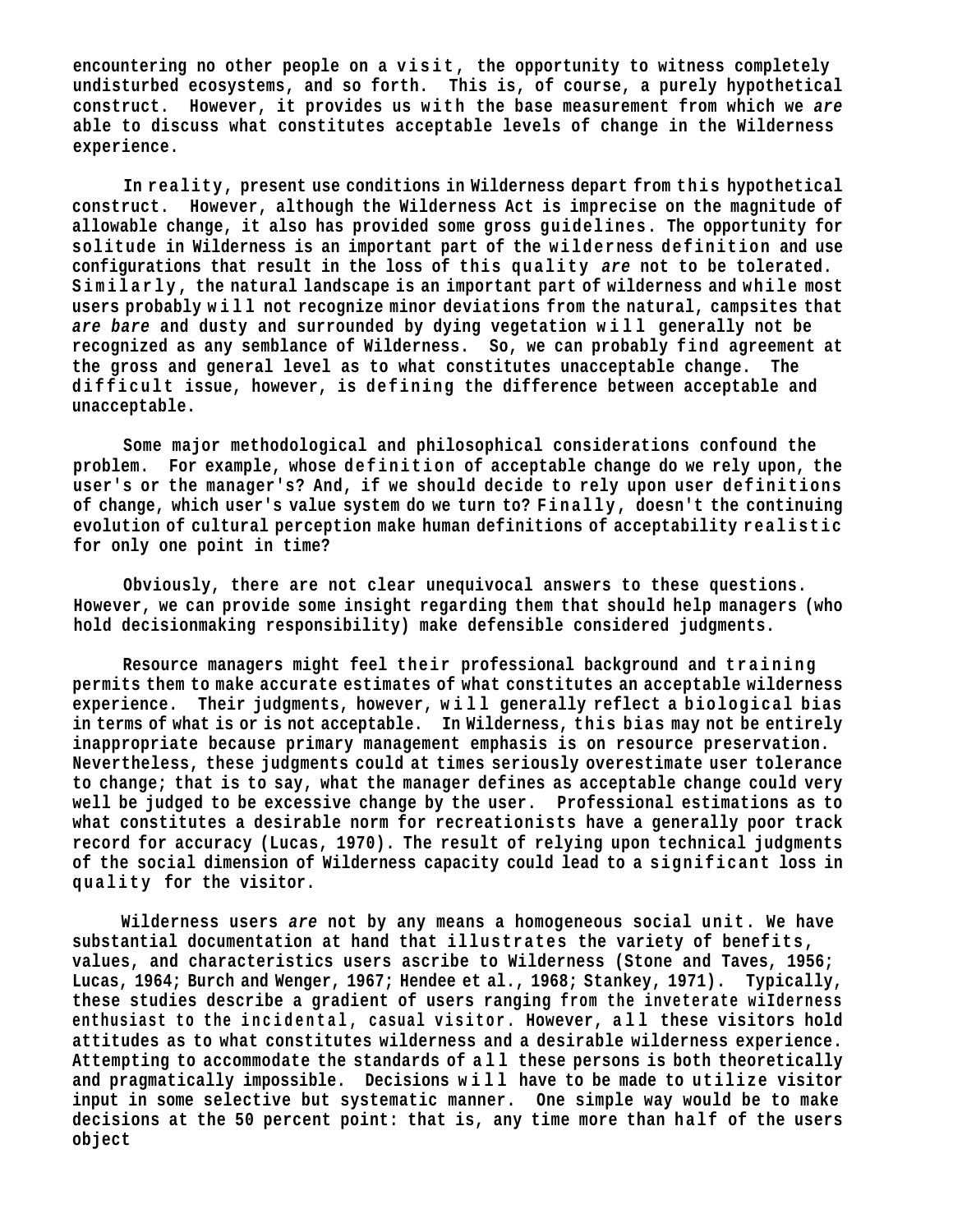to some situation, (for example, the condition of campsites), management would **consider the LAC for resource quality had been exceeded and some decision would be called for.**

 **A second alternative we might suggest would relate visitor objectives to management objectives. Through survey research, those visitors whose personal objectives and definitions of Wilderness most nearly mesh with those of the Wilderness Act can be defined. In turn, these users1 perception of what constitutes acceptable human contact or resource quality can serve as a useful indicator for managers in deciding when action is needed. Although this alternative would require considerable additional research, it would make the incorporation of visitor input into decisionmaking a more sophisticated process***.1/*

The concern that visitor definitions of acceptable limits of change will **gradually become less rigorous over time is a d i f ficult problem. We lack the type**  of longitudinal studies necessary to determine whether or not such definitions **are becoming progressively more diluted. However, conventional wisdom has certainly**  led many to assume this is the case.

**One must understand that the quality of supply will affect the nature of demand.**  The quality of the Wilderness System in the future will be subject to the control **of the managing agencies. If the q u a l i t y is permitted to change substantively away from natural conditions (whether purposely or through the lack of adequate decisions)**  then future definitions of acceptable change can likewise be expected to shift. However, this change in attitude might not necessarily be the result of individual **s h i f t s in opinion, but rather might be the result of some major shifts in the clientele utilizing the area. Those visitors whose personal LAC has been exceeded have left and their replacements would be those who readily accept the changes. This process of displacement as a result of various congestion costs Is almost certainly**  already in progress and could be the reason many have assumed that visitor **definitions of Wilderness are shifting.**

# **MAKING DECISIONS ABOUT CARRYING CAPACITY**

**At some point in the operation of the system we have outlined, the change in**  one of the elements reaches the critical point, defined herein as the limit of **acceptable change. In one case, the coliform count in a stream might reach this crucial level first; in another, the probability of encountering a certain number of other parties might be the constraint. The point is, the system is designed to respond to the minimum l i m i t of acceptable change set by the decisionmaker. This "minimum-value" concept of carrying capacity, then, focuses management decision needs on halting that character and rate of change that would lead to conditions unacceptable to our institutionalized definition of WiIderness.**

*<sup>1/</sup>* **For further discussion on the alternative, see Hendee et. al., 1968; Stankey, 1971 and 1972.**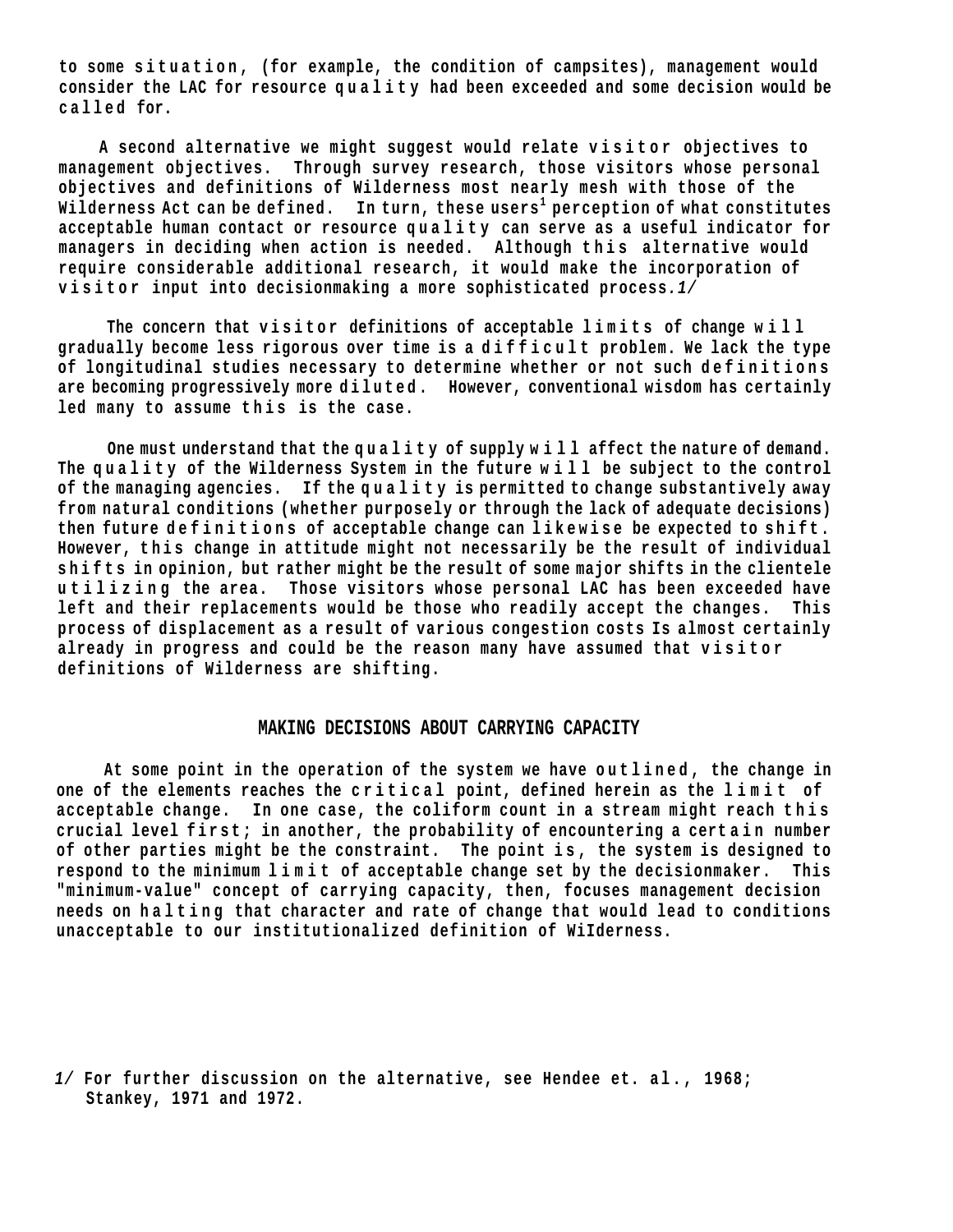**Moreover, by focusing research on estimating the l i m i t s of acceptable change,**  we can halt the generally unproductive expenditure of resources trying to measure "the" carrying capacity of an area and begin to focus our attention on some of the **fundamental underlying issues that make carrying capacity a crucial management need.**  What are the relative fluctuations we can anticipate in visitor experiences and **wilderness ecology under different use configurations? What trade-offs** *are* **involved**  when we establish the limits of acceptable change at some particular level--what **would be the costs and benefits of setting the LAC at another point? Answers to such issues as these w i l l then permit us to make decisions regarding such measures as use**  limitations in light of the influence of such actions on keeping use consistent with the LAC. Rather than making the determination of carrying capacity the end, **it becomes, as it should, a means to an end.**

## **The Role of Management Objectives**

Management objectives play two important functions in this model. First, they play a prescriptive function by defining what it is we should be providing in an **area. Thus, they** *are* **the c r i t e r i a against which decisions regarding the LAC for each dimension are ultimately judged, Unless the objectives are relatively clear, efforts to establish some "carrying capacity" w i l l be futile (lime and Stankey, 1971). A l l too often, objectives are either lacking, contradictory, or of such diffuse character that any effort to arrive at an estimation of capacity becomes impossible. In the case of Wilderness, the objectives have been spelled out**  broadly, and although there is considerable latitude in these objectives, it is **probably purposeful and the overall intent s t i l l is clear.**

**A second function management objectives play is in defining the kinds of alternatives a v a i l a b l e to the manager as he attempts to satisfy those objectives.**  For example, in an attempt to reduce ground cover loss at wilderness campsites, a **manager might consider "hardening" the s ite; that i s , e s t ablishing some exotic,**  more hardy species or in some other way altering the site to enhance its ability to withstand use. However, this is not a viable alternative, for the constraints **of the Wilderness Act would prohibit it.**

It is our judgment that efforts to manage Wilderness within the limits of **acceptable change w i l l have to be directed along the l i n e s of use control. W i t h i n**  this broad scope of managerial action, we would include such measures as limits on **total use, restriction on certain types of use (e.g., the use of stock), party size**  limitations, use distributions (both in space and time), and efforts to reduce **v i s i t o r impact through the input of information and education. Adjustments in**  these various use configurations represents a difficult task. Regulating and **modifying the human use of Wilderness w ill require considerable expertise and**  sensitivity, so as not to simply replace the problem of excessive change with the **problems associated with excessive regimentation.**

We do see a role for the limited application of ecological manipulation as an **alternative to maintain conditions w i t h i n the LAC. For example, a heavily impacted campsite might recover in two years under a program of natural restoration. The careful application of fertilizer, however, could reduce the period required for restoration to one year.**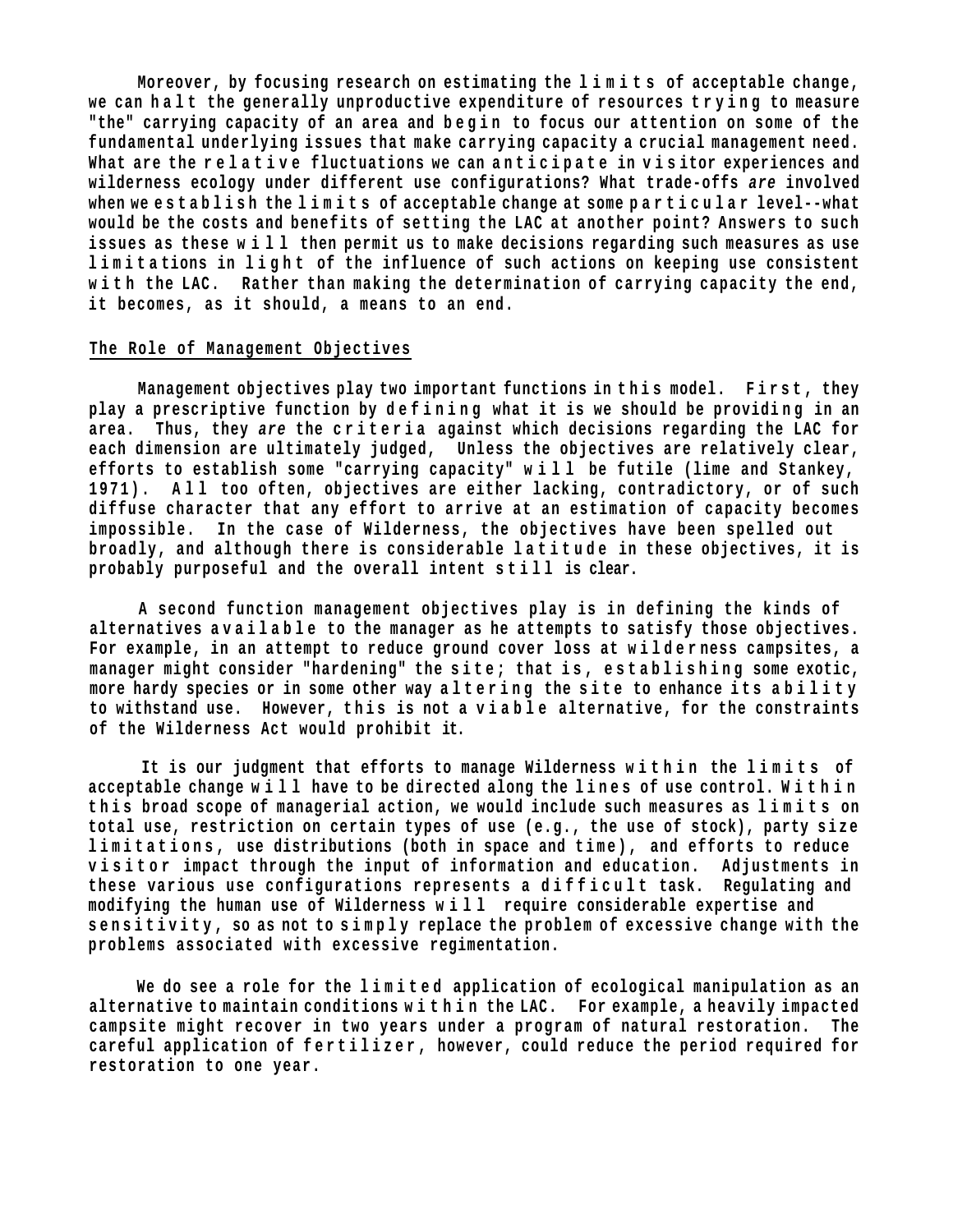**Knowledge is a major constraint and there w i l l be situations where the appropriate course of action to remedy a problem is not known. Such a condition**  would place considerable responsibility on research but would also require the **manager to u t i l i z e considered judgment to contend w i t h the problem until such time as facts become a v a i l a b l e .**

## **The Role of Simulation Modeling**

Computer simulation offers a particularly sophisticated and useful tool in the application of the model we have been discussing. The ecological and social sub-systems we are dealing with contain numerous elements each of which responds in a certain manner and rate to the input of some particular use configuration. **The complex interrelated nature of these elements introduces the possibility that slow, perhaps almost imperceptible change in one component of a sub-system might**  initiate sudden and rapid change in another. Thus, it is necessary that change **throughout both sub-systems be monitored continuously and simultaneously. This need to simultaneously consider the complex, interwoven mesh of ecological and social variables makes the application of computer technology and simulation modeling v i r t u a l l y a necessity.**

Other valuable sources of information could be derived from simulation. It would be the principal tool for estimating change in response to some particular use configuration, thus serving as a predictive tool for determining when the LAC would be reached. Simulation would also be useful in estimating where some particular LAC might lie, but the actual decision to designate some point of change as the LAC **will st i l l remain a r e s p o n s i b i l i t y of the administrator.**

**Simulation w i l l serve a major role in d e f i n i n g research needs and the relative p r i o r i t i e s of these needs. Some areas currently have a relatively good base of support for decisionmaking; other areas have been v i r t u a l l y untouched. As efforts to simulate the various impacts on wilderness proceed, the major weak points in the information system w i l l become evident.**

Finally, simulation will permit managers to display various alternative solutions to problems and assess the costs and benefits associated with each of them, prior to making the actual decision. With the increased interest in public involvement, such ability could prove to be a useful technique in displaying both the problems and possible solutions to the public. Accurate predictions of the **potential consequences of any given alternative could lead to both reduced levels**  of conflict with the public and an increased probability of fulfilling the **objectives of the Wilderness Act.**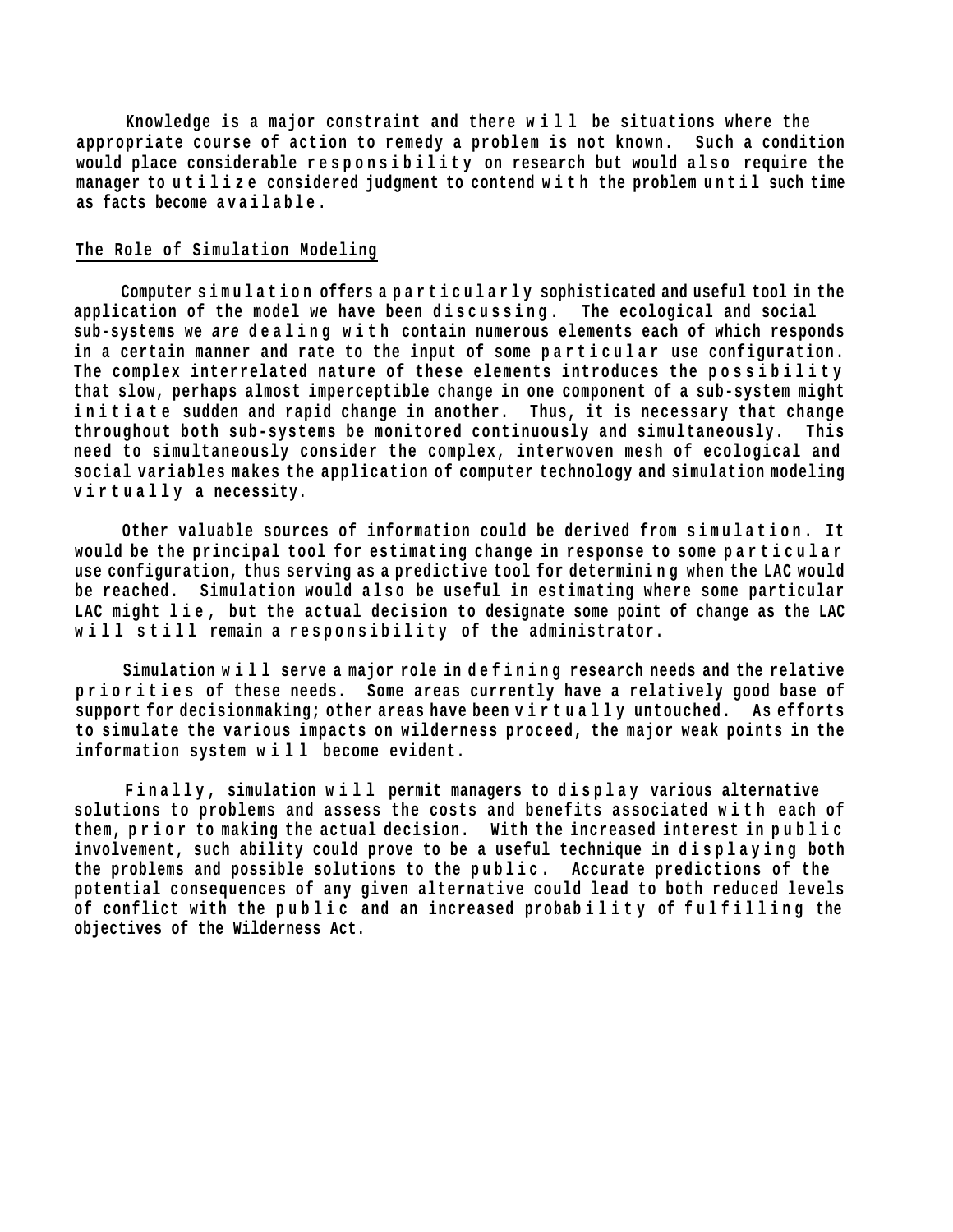## LITERATURE CITED

- 1. Burch, William R., Jr. and W. D. Wenger, Jr. 1967. The social characteristics of participants in three styles of family camping. Pacific Northwest Forest and Range Experiment Station, Forest Service, USDA. 29 p.
- 2. Chubb, Michael. 1964*.* Outdoor recreation land capacity: concepts, usage, and definitions. Unpublished m.s. thesis, Department of Resource Development, Michigan State University.
- 3. Chubb, Michael and P. Ashton. 1967. Park and recreation standards research: the creation of environmental quality controls for recreation. Technical Report No. 5, Recreation Research and Planning Unit, Michigan State University. 76 p.
- *4.* Cicchetti, Charles J., J. J. Seneca, and P. Davidson. 1967. The demand and supply of outdoor recreation. Bureau of Economic Research, Rutgers University, New Brunswick, N. J. 301 p.
- 5. Clawson, Marion and J. L. Knetsch. 1963. Recreation research: some basic analytical concepts and suggested framework for research programs, p. 9-32 In: National Conf. on Outdoor Recreation Research, Ann Arbor, Michigan. 240 p.
- 6. Dana, Samuel T. 1957. Problem analysis: research in forest recreation. U. S. Dept. of Agriculture. 36 p.
- 7. Gilligan, James P. 1955. The contradiction of wilderness preservation in a democracy. Proceedings of the Society of American Foresters, Milwaukee, Wis. pp. 119-122.
- 8. Hendee, John C, W. R. Catton, Jr., L. D. Marlow, and C. F. Brockman. 1968. Wilderness users in the Pacific Northwest - their characteristics, values, and management preferences. Pacific Northwest Forest and Range Experiment Station, Forest Service, USDA. 92 p.
- 9. LaPage, Wilbur F. 1967. Some observations on campground trampling and ground cover response. Northeast Forest Experiment Station, Forest Service, USDA. 11 p.
- 10. LaPage, Wilbur F. 1963. Some sociological aspects of forest recreation. J. Forestry 61(1): 32-36.
- 11. Lime, David W. 1970. Research for determining use capacities of the Boundary Waters Canoe Area. Naturalist 21(4): 8-13.